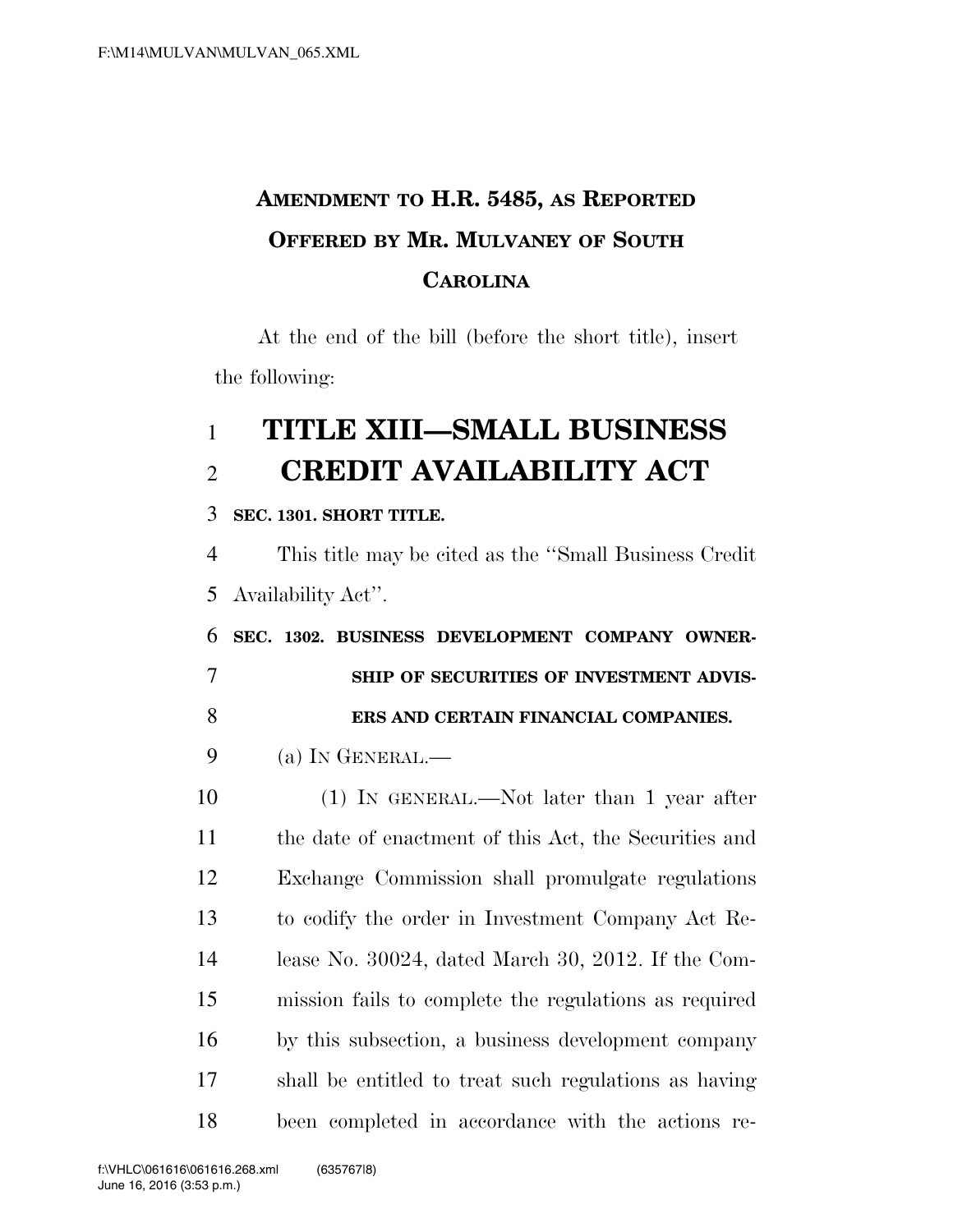quired to be taken by the Commission until such time as such regulations are completed by the Com-mission.

 (2) RULE OF CONSTRUCTION.—Nothing in this subsection shall prevent the Commission from issuing rules to address potential conflicts of interest between business development companies and invest-ment advisers.

 (b) PERMISSIBLE ASSETS OF AN ELIGIBLE PORT- FOLIO COMPANY.—Section 55 of the Investment Company Act of 1940 (15 U.S.C. 80a–54) is amended by adding at the end the following:

13 "(c) SECURITIES DEEMED TO BE PERMISSIBLE AS- SETS.—Notwithstanding subsection (a), securities that would be described in paragraphs (1) through (6) of such subsection except that the issuer is a company described 17 in paragraph  $(2)$ ,  $(3)$ ,  $(4)$ ,  $(5)$ ,  $(6)$ , or  $(9)$  of section  $3(c)$  may be deemed to be assets described in paragraphs (1) through (6) of subsection (a) to the extent necessary for the sum of the assets to equal 70 percent of the value of a business development company's total assets (other than assets described in paragraph (7) of subsection (a)), provided that the aggregate value of such securities count-ing toward such 70 percent shall not exceed 20 percent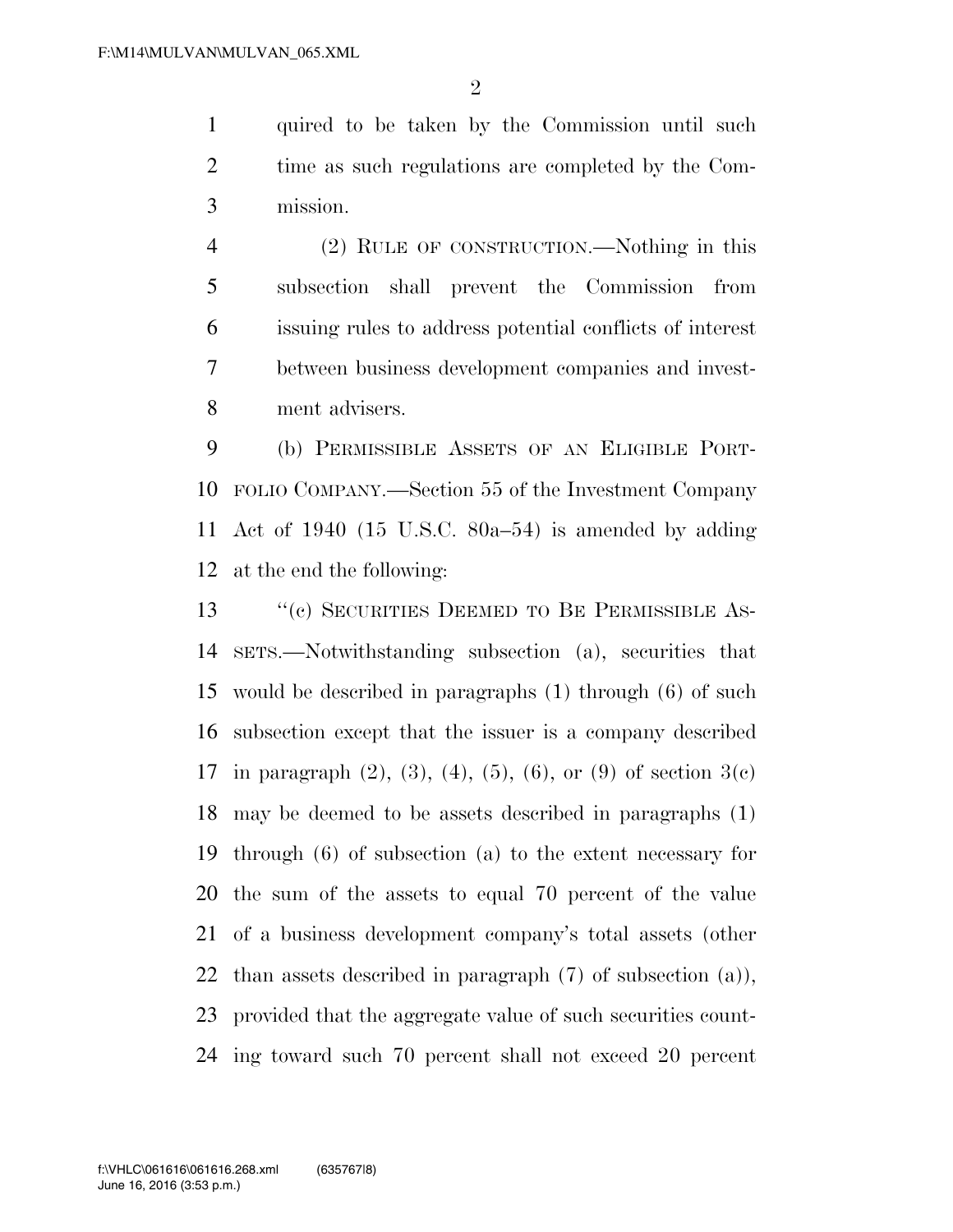of the value of the business development company's total assets.''.

#### **SEC. 1303. EXPANDING ACCESS TO CAPITAL FOR BUSINESS DEVELOPMENT COMPANIES.**

 (a) IN GENERAL.—Section 61(a) of the Investment 6 Company Act of 1940 (15 U.S.C. 80a–60(a)) is amend-ed—

 (1) by redesignating paragraphs (2) through (4) as paragraphs (3) through (5), respectively;

 (2) by striking paragraph (1) and inserting the following:

 $\frac{1}{2}$   $\frac{1}{2}$  Except as provided in paragraph (2), the asset coverage requirements of subparagraphs (A) and (B) of section 18(a)(1) (and any related rule promulgated under this Act) applicable to business development companies shall be 200 percent.

 $\frac{17}{2}$  ''(2) The asset coverage requirements of sub-18 paragraphs (A) and (B) of section  $18(a)(1)$  and of 19 subparagraphs (A) and (B) of section  $18(a)(2)$  (and any related rule promulgated under this Act) appli- cable to a business development company shall be 150 percent if—

23 "'(A) within five business days of the ap- proval of the adoption of the asset coverage re-25 quirements described in clause (ii), the business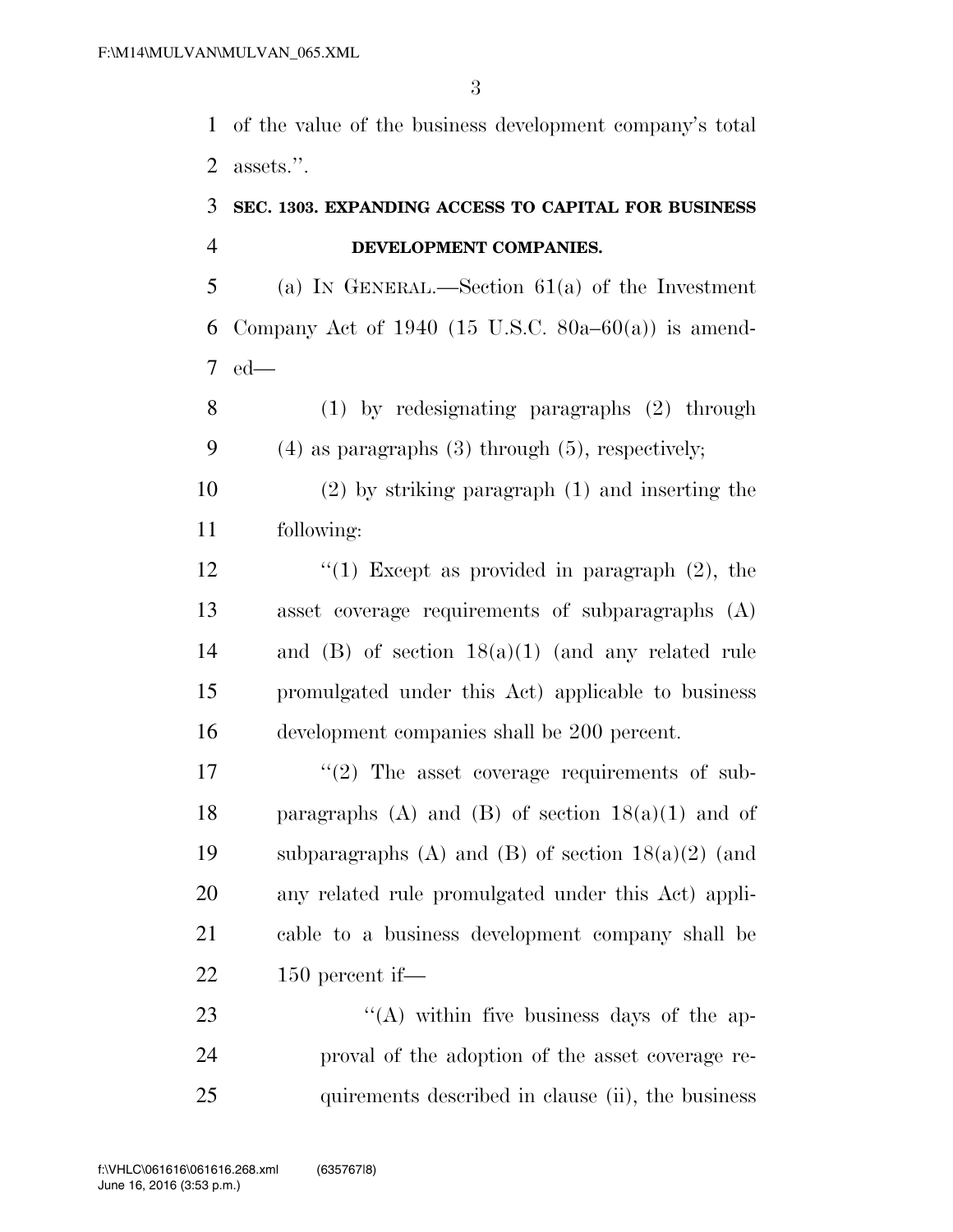| $\mathbf{1}$   | development company discloses such approval       |
|----------------|---------------------------------------------------|
| $\overline{2}$ | and the date of its effectiveness in a Form 8–    |
| 3              | K filed with the Commission and in a notice on    |
| $\overline{4}$ | its website and discloses in its periodic filings |
| 5              | made under section 13 of the Securities Ex-       |
| 6              | change Act of 1934 (15 U.S.C. $78m$ )—            |
| 7              | "(i) the aggregate value of the senior            |
| 8              | securities issued by such company and the         |
| 9              | asset coverage percentage as of the date of       |
| 10             | such company's most recent financial              |
| 11             | statements; and                                   |
| 12             | "(ii) that such company has adopted               |
| 13             | the asset coverage requirements of this           |
| 14             | subparagraph and the effective date of            |
| 15             | such requirements;                                |
| 16             | $\lq\lq (B)$ with respect to a business develop-  |
| 17             | ment company that issues equity securities that   |
| 18             | are registered on a national securities exchange, |
| 19             | the periodic filings of the company under sec-    |
| 20             | tion $13(a)$ of the Securities Exchange Act of    |
| 21             | 1934 (15 U.S.C. 78m) include disclosures rea-     |
| 22             | sonably designed to ensure that shareholders      |
| 23             | are informed of—                                  |
| 24             | "(i) the amount of indebtedness and               |
| 25             | asset coverage ratio of the company, deter-       |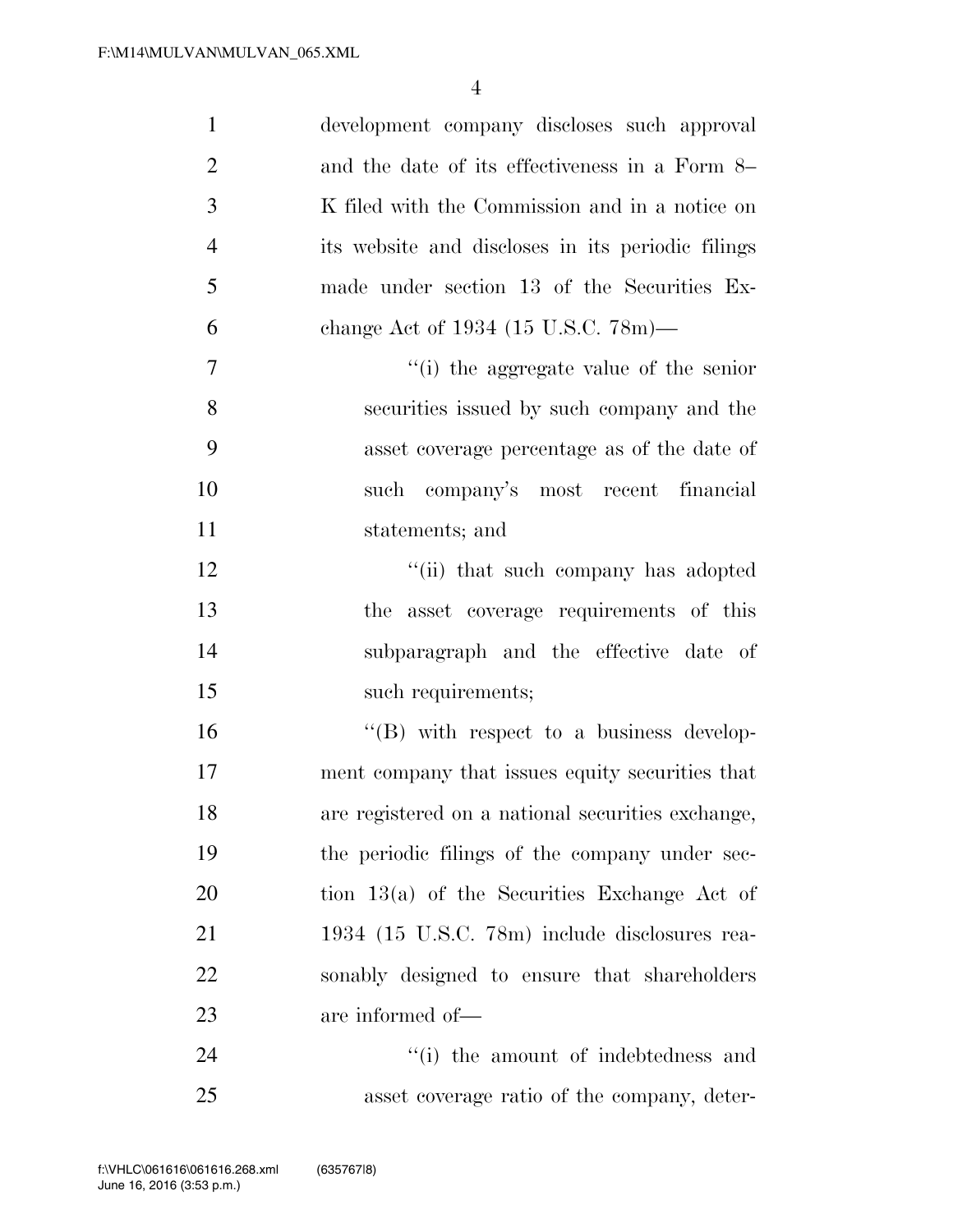| $\mathbf{1}$   | mined as of the date of the financial state-          |
|----------------|-------------------------------------------------------|
| $\overline{2}$ | ments of the company dated on or most re-             |
| 3              | cently before the date of such filing; and            |
| $\overline{4}$ | "(ii) the principal risk factors associ-              |
| 5              | ated with such indebtedness, to the extent            |
| 6              | such risk is incurred by the company; and             |
| 7              | $\lq\lq$ (C)(i) the application of this paragraph to  |
| 8              | the company is approved by the required major-        |
| 9              | ity (as defined in section $57(o)$ ) of the directors |
| 10             | of or general partners of such company who are        |
| 11             | not interested persons of the business develop-       |
| 12             | ment company, which application shall become          |
| 13             | effective on the date that is 1 year after the        |
| 14             | date of the approval, and, with respect to a          |
| 15             | business development company that issues eq-          |
| 16             | uity securities that are not registered on a na-      |
| 17             | tional securities exchange, the company extends,      |
| 18             | to each person who is a shareholder as of the         |
| 19             | date of the approval, an offer to repurchase the      |
| 20             | equity securities held by such person as of such      |
| 21             | approval date, with 25 percent of such securi-        |
| 22             | ties to be repurchased in each of the four quar-      |
| 23             | ters following such approval date; or                 |
| 24             | "(ii) the company obtains, at a special or            |

annual meeting of shareholders or partners at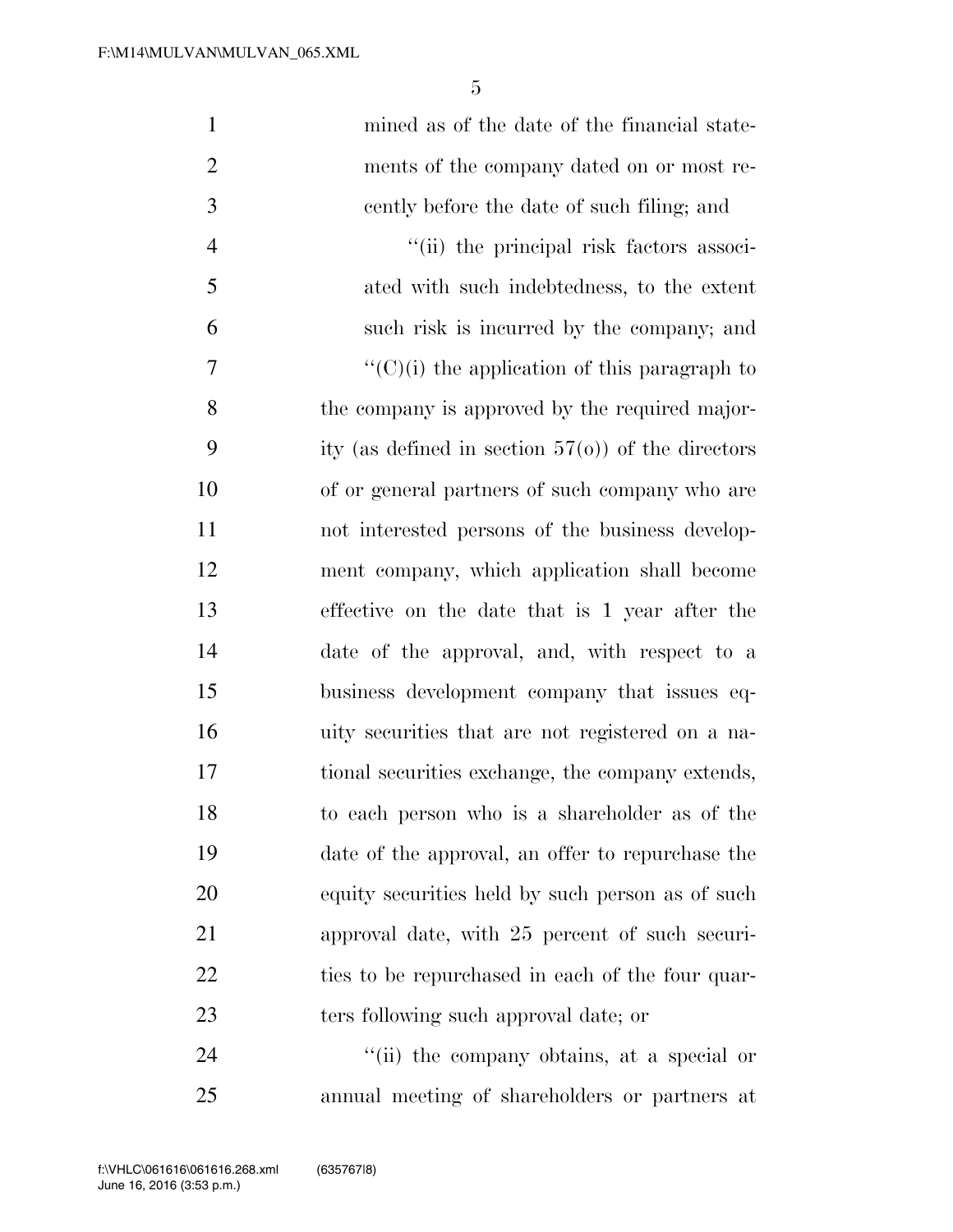| $\mathbf{1}$   | which a quorum is present, the approval of           |
|----------------|------------------------------------------------------|
| $\overline{2}$ | more than 50 percent of the votes cast of the        |
| 3              | application of this paragraph to the company,        |
| $\overline{4}$ | which application shall become effective on the      |
| 5              | date immediately after the date of the ap-           |
| 6              | proval.";                                            |
| 7              | $(3)$ in paragraph $(3)$ (as redesignated), by in-   |
| 8              | serting "or which is a stock, provided that all such |
| 9              | stock is issued in accordance with paragraph (6)"    |
| 10             | after "indebtedness";                                |
| 11             | $(4)$ in subparagraph $(A)$ of paragraph $(4)$ (as   |
| 12             | redesignated)—                                       |
| 13             | $(A)$ in the matter preceding clause (i), by         |
| 14             | striking "voting"; and                               |
| 15             | (B) by amending clause (iii) to read as fol-         |
| 16             | lows:                                                |
| 17             | "(iii) the exercise or conversion price              |
| 18             | at the date of issuance of such warrants,            |
| 19             | options, or rights is not less than—                 |
| 20             | $\lq\lq$ (I) the market value of the se-             |
| 21             | curities is suable upon the exercise of              |
| 22             | such warrants, options, or rights at                 |
| 23             | the date of issuance of such warrants,               |
| 24             | options, or rights; or                               |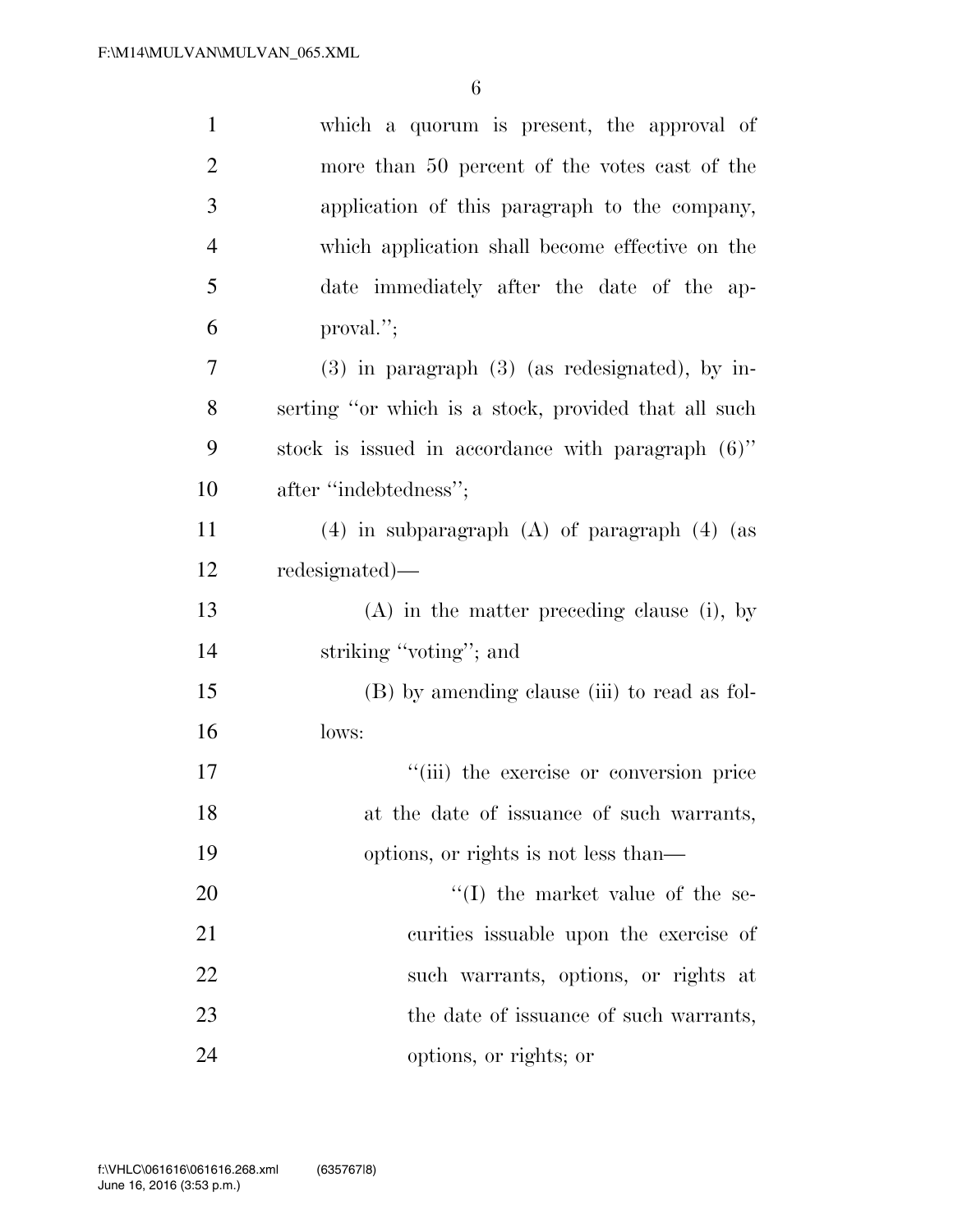| $\mathbf{1}$   | $\lq\lq$ (II) if no such market value ex-                  |
|----------------|------------------------------------------------------------|
| $\overline{2}$ | ists, the net asset value of the securi-                   |
| 3              | ties is suable upon the exercise of such                   |
| $\overline{4}$ | warrants, options, or rights at the                        |
| 5              | date of issuance of such warrants, op-                     |
| 6              | tions, or rights; and"; and                                |
| 7              | $(5)$ by adding at the end the following:                  |
| 8              | $``(6)(A)$ QUALIFIED INSTITUTIONAL BUYER.—                 |
| 9              | Except as provided in subparagraph (B), the fol-           |
| 10             | lowing shall not apply to a senior security which is       |
| 11             | a stock and which is issued to and held by a quali-        |
| 12             | fied institutional buyer (as defined in section            |
| 13             | $3(a)(64)$ of the Securities Exchange Act of 1934):        |
| 14             | "(i) Subparagraphs $(C)$ and $(D)$ of section              |
| 15             | $18(a)(2)$ .                                               |
| 16             | "(ii) Subparagraph $(E)$ of section $18(a)(2)$ ,           |
| 17             | to the extent such subparagraph requires any               |
| 18             | priority over any other class of stock as to dis-          |
| 19             | tribution of assets upon liquidation.                      |
| 20             | "(iii) With respect to a senior security                   |
| 21             | which is a stock, subsections $(c)$ and $(i)$ of sec-      |
| 22             | tion 18.                                                   |
| 23             | INDIVIDUAL INVESTORS WHO ARE<br>$\lq\lq (B)$<br><b>NOT</b> |
| 24             | QUALIFIED INSTITUTIONAL BUYERS.—Subparagraph               |
| 25             | (A) shall not apply with respect to a senior security      |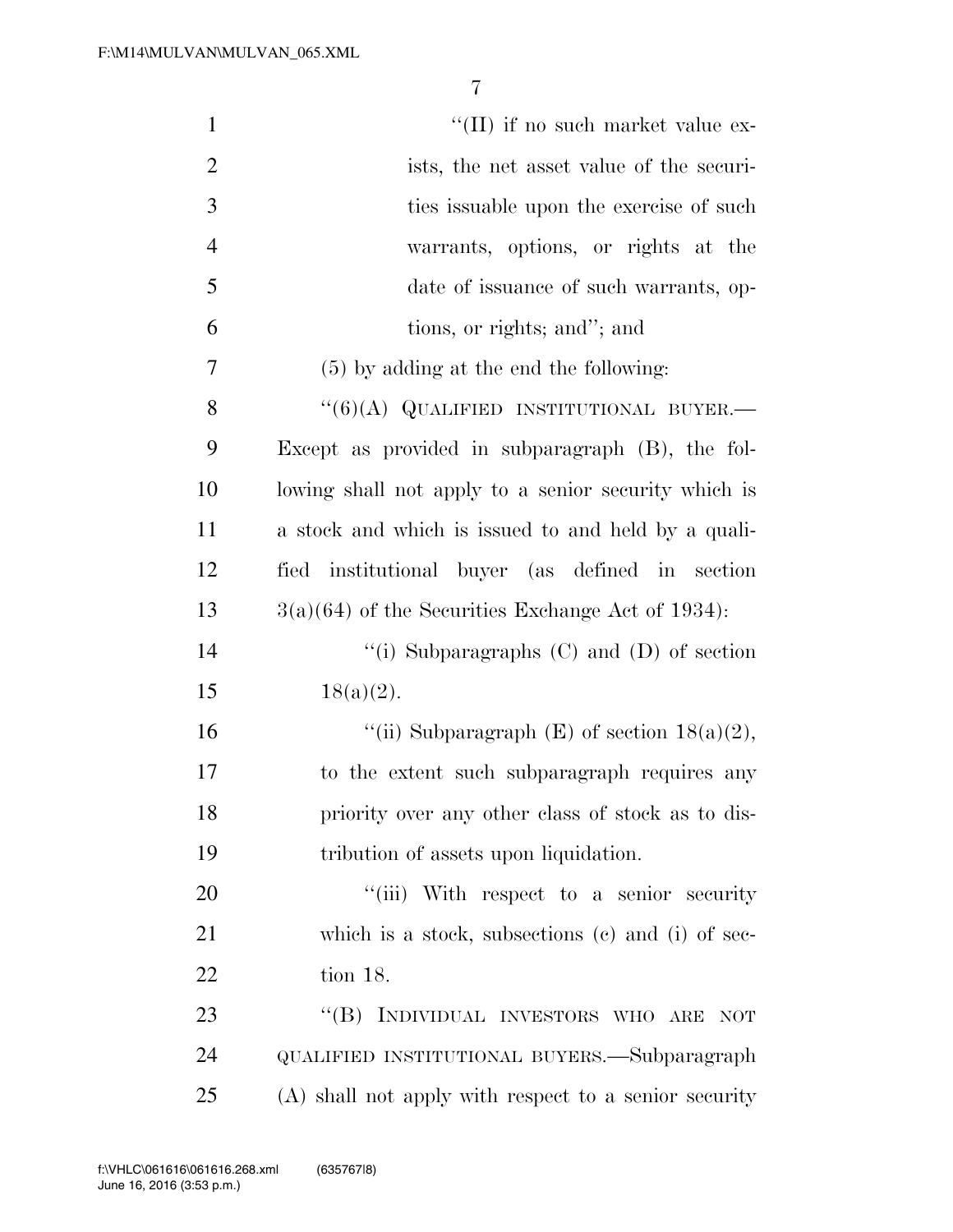which is a stock and which is issued to a person who is not known by the business development company to be a qualified institutional buyer (as defined in section 3(a) of the Securities Exchange Act of 5 1934). ''(7) RULE OF CONSTRUCTION.—Notwith-standing any other provision of law, any additional

 class of stock issued pursuant to this section must be issued in accordance with all investor protections contained in all applicable federal securities laws ad-ministered by the Commission.''.

12 (b) CONFORMING AMENDMENTS.—The Investment 13 Company Act of 1940 (15 U.S.C. 80a–1 et seq.) is amend-14 ed—

15 (1) in section 57—

16 (A) in subsection (j)(1), by striking "sec-17 tion  $61(a)(3)(B)$ " and inserting "section 18 61(a)(4)(B)''; and

19 (B) in subsection  $(n)(2)$ , by striking "sec-20 tion  $61(a)(3)(B)$ " and inserting "section 21 61(a)(4)(B)''; and

22 (2) in section  $63(3)$ , by striking "section 23 61(a)(3)'' and inserting "section  $61(a)(4)$ ".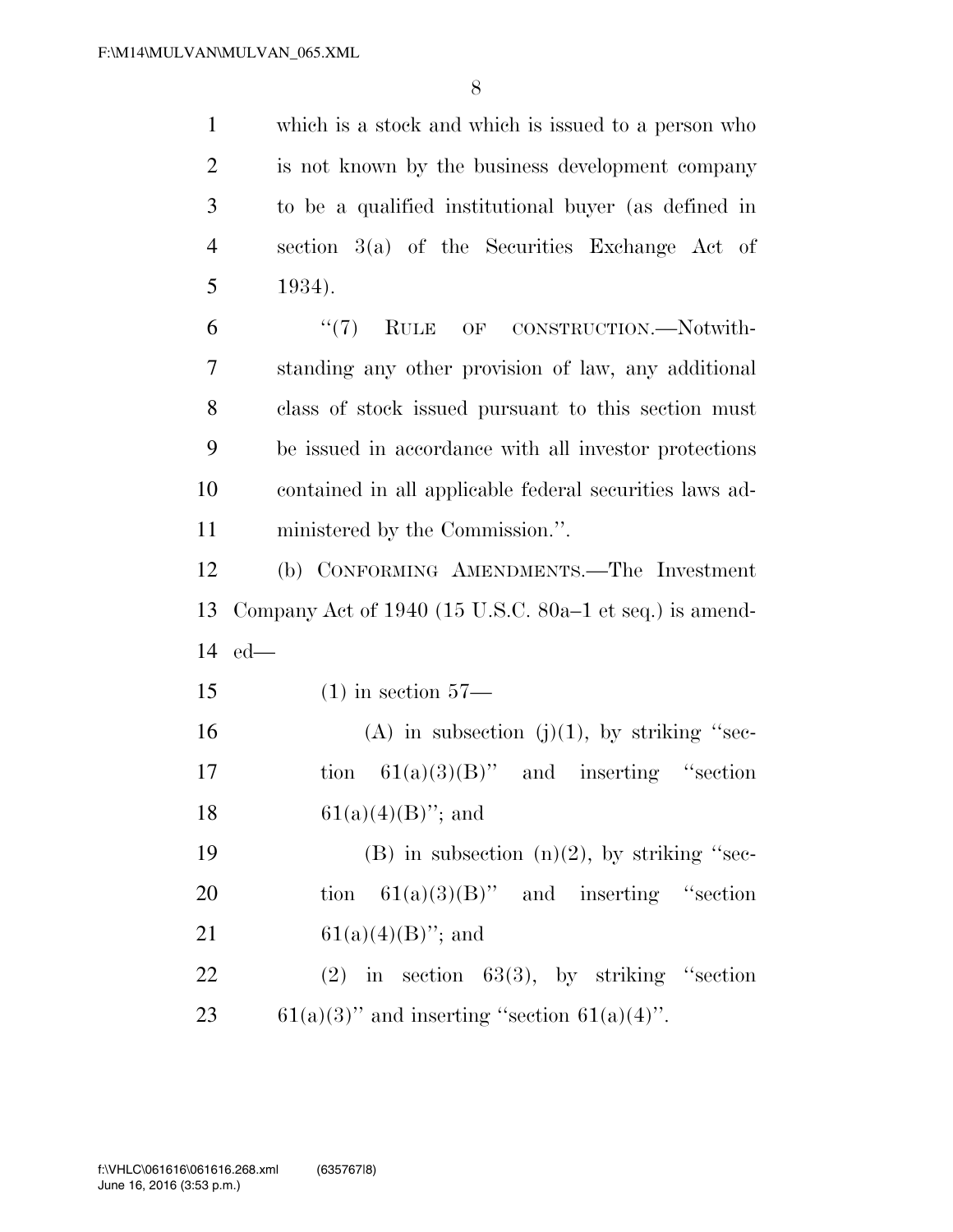### **SEC. 1304. PARITY FOR BUSINESS DEVELOPMENT COMPA- NIES REGARDING OFFERING AND PROXY RULES.**

 (a) REVISION TO RULES.—Not later than 1 year after the date of enactment of this Act, the Securities and Exchange Commission shall revise any rules to the extent necessary to allow a business development company that has filed an election pursuant to section 54 of the Invest- ment Company Act of 1940 (15 U.S.C. 80a–53) to use the securities offering and proxy rules that are available to other issuers that are required to file reports under sec- tion 13 or section 15(d) of the Securities Exchange Act of 1934 (15 U.S.C. 78m; 78o(d)). Any action that the Commission takes pursuant to this subsection shall in-clude the following:

- (1) The Commission shall revise rule 405 under the Securities Act of 1933 (17 C.F.R. 230.405)—
- (A) to remove the exclusion of a business development company from the definition of a well-known seasoned issuer provided by that rule; and

 (B) to add registration statements filed on Form N–2 to the definition of automatic shelf registration statement provided by that rule.

 (2) The Commission shall revise rules 168 and 169 under the Securities Act of 1933 (17 C.F.R.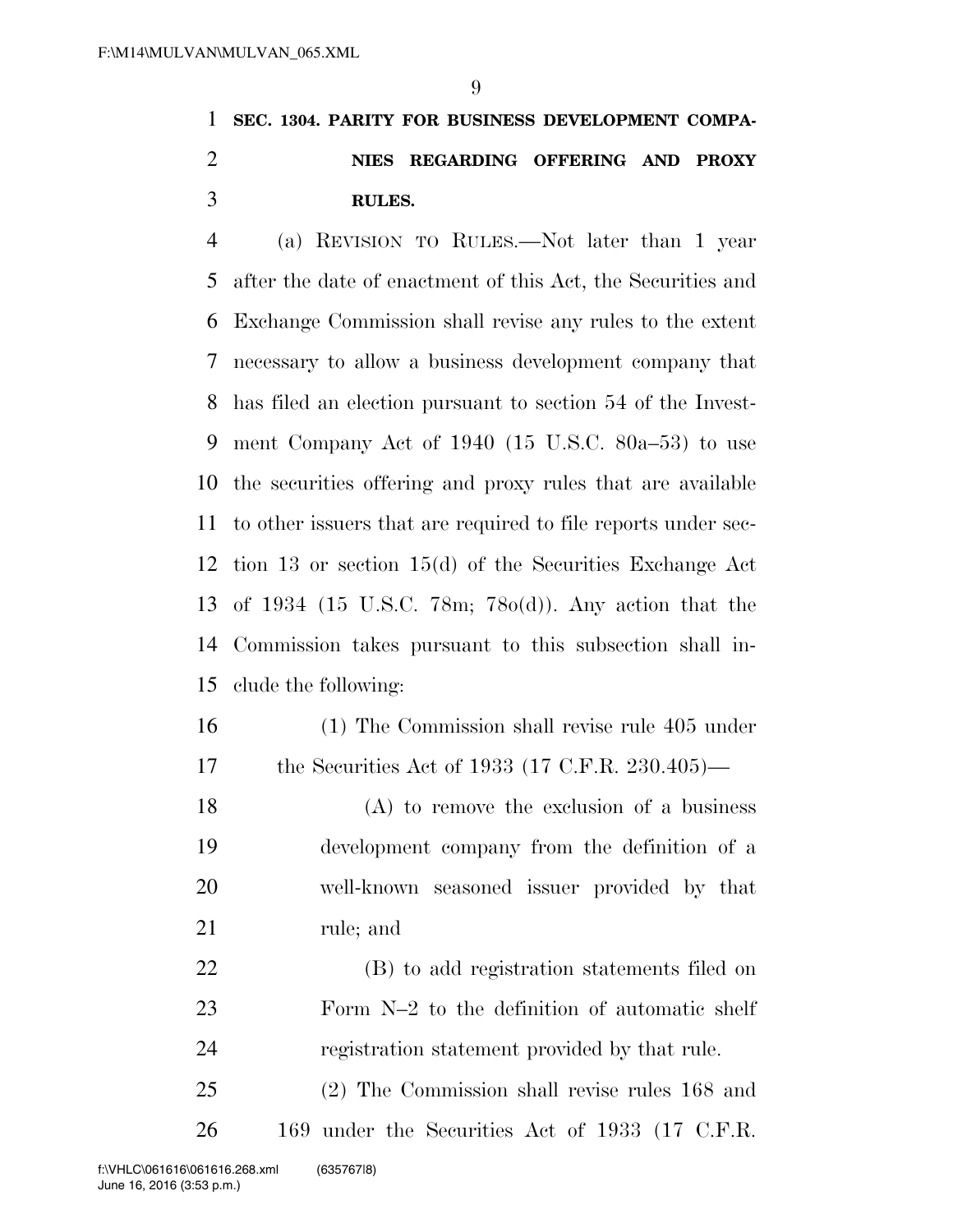| $\mathbf{1}$   | $230.168$ and $230.169$ ) to remove the exclusion of a       |
|----------------|--------------------------------------------------------------|
| $\overline{2}$ | business development company from an issuer that             |
| 3              | can use the exemptions provided by those rules.              |
| $\overline{4}$ | (3) The Commission shall revise rules 163 and                |
| 5              | 163A under the Securities Act of 1933 (17 C.F.R.             |
| 6              | $230.163$ and $230.163A$ ) to remove a business devel-       |
| 7              | opment company from the list of issuers that are in-         |
| 8              | eligible to use the exemptions provided by those             |
| 9              | rules.                                                       |
| 10             | (4) The Commission shall revise rule 134 under               |
| 11             | the Securities Act of $1933$ (17 C.F.R. 230.134) to          |
| 12             | remove the exclusion of a business development com-          |
| 13             | pany from that rule.                                         |
| 14             | (5) The Commission shall revise rules 138 and                |
| 15             | 139 under the Securities Act of 1933 (17 C.F.R.              |
| 16             | $230.138$ and $230.139$ ) to specifically include a busi-    |
| 17             | ness development company as an issuer to which               |
| 18             | those rules apply.                                           |
| 19             | $(6)$ The Commission shall revise rule 164 under             |
| 20             | the Securities Act of 1933 $(17 \text{ C.F.R. } 230.164)$ to |
| 21             | remove a business development company from the               |
| 22             | list of issuers that are excluded from that rule.            |
| 23             | (7) The Commission shall revise rule 433 under               |
|                |                                                              |

 the Securities Act of 1933 (17 C.F.R. 230.433) to specifically include a business development company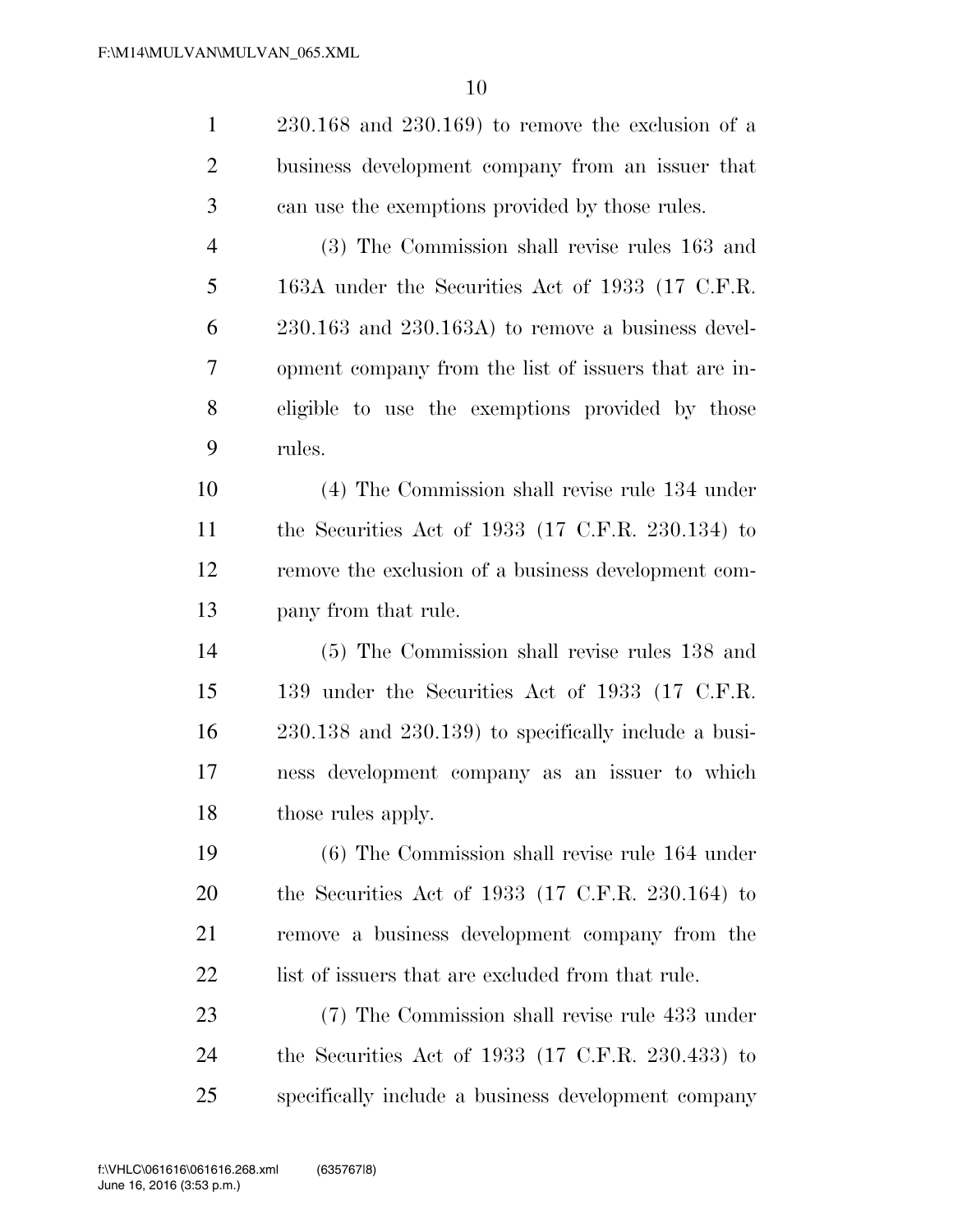| $\mathbf{1}$   | that is a well-known seasoned issuer as an issuer to         |
|----------------|--------------------------------------------------------------|
| $\overline{2}$ | which that rule applies.                                     |
| 3              | (8) The Commission shall revise rule 415 under               |
| $\overline{4}$ | the Securities Act of 1933 (17 C.F.R. 230.415)—              |
| 5              | $(A)$ to state that the registration for secu-               |
| 6              | rities provided by that rule includes securities             |
| 7              | registered by a business development company                 |
| 8              | on Form N-2; and                                             |
| 9              | (B) to provide an exception for a business                   |
| 10             | development company from the requirement                     |
| 11             | that a Form N-2 registrant must furnish the                  |
| 12             | undertakings required by item 34.4 of Form N-                |
| 13             | 2.                                                           |
| 14             | $(9)$ The Commission shall revise rule 497 under             |
| 15             | the Securities Act of 1933 $(17 \text{ C.F.R. } 230.497)$ to |
| 16             | include a process for a business development com-            |
| 17             | pany to file a form of prospectus that is parallel to        |
| 18             | the process for filing a form of prospectus under            |
| 19             | rule $424(b)$ .                                              |
| 20             | (10) The Commission shall revise rules 172 and               |
| 21             | 173 under the Securities Act of 1933 (17 C.F.R.              |
| 22             | $230.172$ and $230.173$ ) to remove the exclusion of an      |
| 23             | offering of a business development company from              |
| 24             | those rules.                                                 |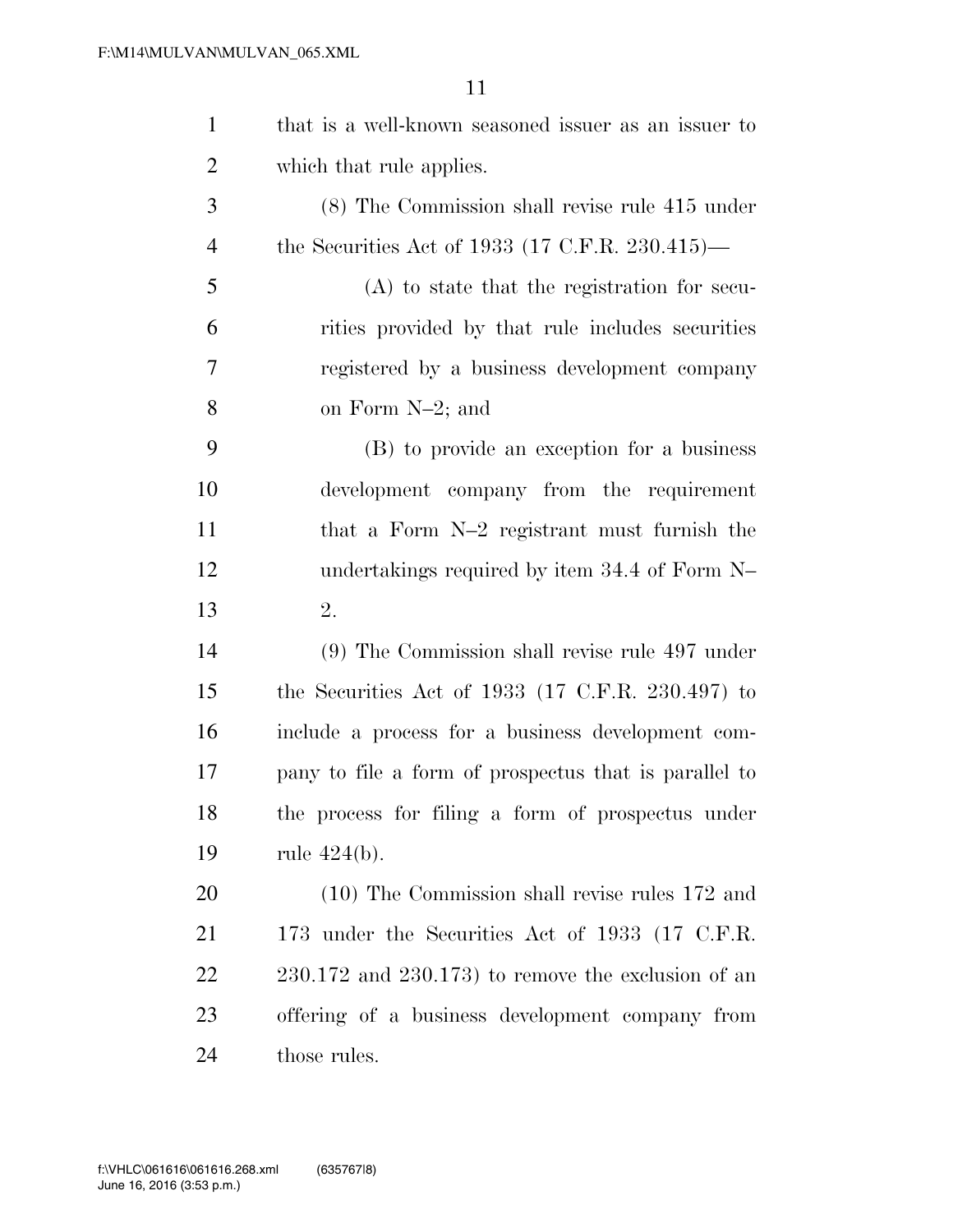| $\mathbf{1}$   | (11) The Commission shall revise rule 418                  |
|----------------|------------------------------------------------------------|
| $\overline{2}$ | under the Securities Act of 1933 (17 C.F.R.                |
| 3              | 230.418) to provide that a business development            |
| $\overline{4}$ | company that would otherwise meet the eligibility re-      |
| 5              | quirements of General Instruction I.A of Form S-3          |
| 6              | shall be exempt from paragraph $(a)(3)$ of that rule.      |
| 7              | $(12)$ The Commission shall revise rule $14a-101$          |
| 8              | under the Securities Exchange Act of 1934 (17              |
| 9              | $C.F.R. 240.14a-101$ to provide that a business de-        |
| 10             | velopment company that would otherwise meet the            |
| 11             | requirements of General Instruction I.A of Form S-         |
| 12             | 3 shall be deemed to meet the requirements of Form         |
| 13             | S-3 for purposes of Schedule 14A.                          |
| 14             | (13) The Commission shall revise rule 103                  |
| 15             | under Regulation FD $(17 \text{ C.F.R. } 243.103)$ to pro- |
| 16             | vide that paragraph (a) of that rule applies for pur-      |
| 17             | poses of Form N-2.                                         |
| 18             | (b) REVISION TO FORM $N-2$ . Not later than 1 year         |
| 19             | after the date of enactment of this Act, the Commission    |
| 20             | shall revise Form N-2—                                     |
| 21             | $(1)$ to include an item or instruction that is            |
| 22             | similar to item 12 on Form S-3 to provide that a           |
| 23             | business development company that would otherwise          |
| 24             | meet the requirements of Form S-3 shall incor-             |
| 25             | porate by reference its reports and documents filed        |